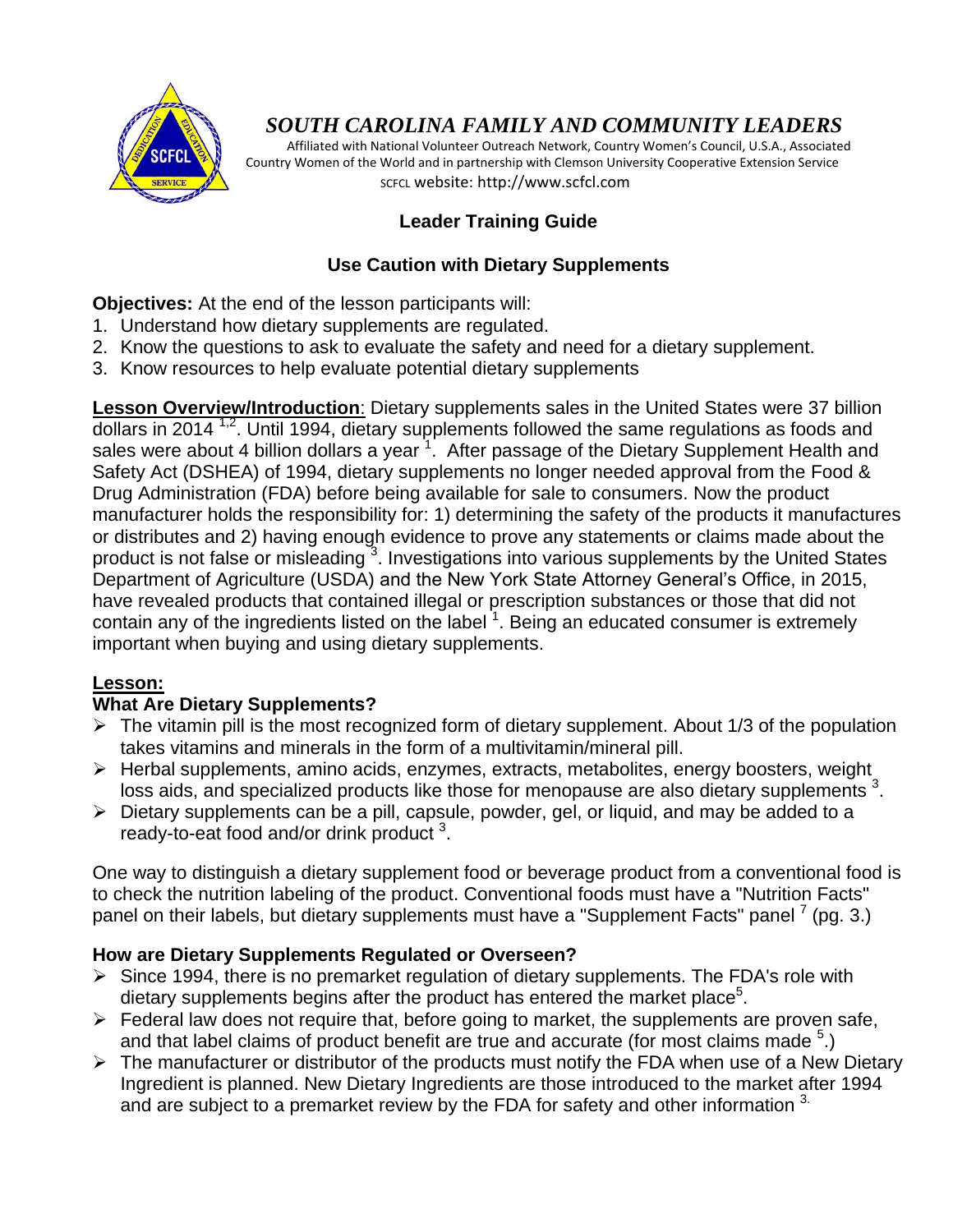- $\triangleright$  Supplement manufacturers and distributors must record, investigate, and forward to FDA any reports they receive of serious adverse events associated with the use of their products that are reported to them directly  $3$ .
- $\triangleright$  Adverse event reporting may also be completed by health care providers, public health officials, and by other professionals, as well as consumers and concerned citizens  $^3$ .
- $\triangleright$  Dietary supplement products may not be marketed as a treatment or cure for specific diseases, or to alleviate symptoms of disease  $5$ .

# **What are the Product Label Requirements? <sup>3</sup>**

- $\triangleright$  The product must be labeled with the term "dietary supplement" or a similar term that provides clarification such as "calcium supplement" or "herbal supplement."
- $\triangleright$  Additionally all ingredients must be listed on the label, along with the weight of the product, name and address of manufacturer, packer or distributor.

# **Should I take a dietary supplement?** (See the list of questions on page 3)

Dietary supplements might provide you with nutrients missing from your diet. As we age our nutritional needs change but eating a variety of healthy foods is the best and safest way to get the nutrients you need <sup>4</sup>. Vitamins B12, B6 & D, and Folate are vitamin supplements that people over 50 may consider to ensure needs are being met.

- $\triangleright$  Take into consideration your age, health conditions, and the prescription medicines you take when considering a dietary supplement to add to your diet.<sup>4</sup>
- $\triangleright$  Evaluate your diet for fortified foods that may already be providing 100% of the daily recommended intake of a vitamin or mineral. Breakfast cereals and other foods may be fortified with Folate, Calcium, and other nutrients. Consuming too much of certain nutrients can lead to adverse reactions.<sup>6</sup>

# **Are Dietary Supplements Safe? <sup>5</sup>**

Many dietary supplements have been on the market for a long time, are well understood, and have a safe history of use. Newer dietary supplements may be available for purchase but there may be an insufficient amount of scientific information available about its effects on health. Unfortunately, there are sometimes unscrupulous businesses selling fraudulent products. If they are reported to the FDA, there may be recalls on dietary supplements for these and other reasons.

 $\triangleright$  Use extreme caution with the categories of Weight loss, muscle building, and sexual enhancement. The FDA has identified over 300 fraudulent products. <sup>8</sup>

#### **Always tell your physician, dietitian, or pharmacist about any dietary supplements you are taking. There might be serious adverse health risk at stake.**

# **How Do I Spot False Claims? <sup>4</sup>**

The old adage "Buyer Beware" (Caveat Emptor) applies to dietary supplements.

- ▶ Be on the lookout for extreme claims like "quick and effective," "cure-all," or "totally safe."
- $\triangleright$  Be skeptical about anecdotal information from personal "testimonials" about incredible benefits or results obtained from using a product.
- $\triangleright$  Be leery of jargon like "hunger stimulation point" or "thermogenesis" and overly impressive statements "A scientific breakthrough formulated by using proven principles of natural health-based medical science."
- $\triangleright$  Sales people trying to pressure you into making a decision is always a warning sign.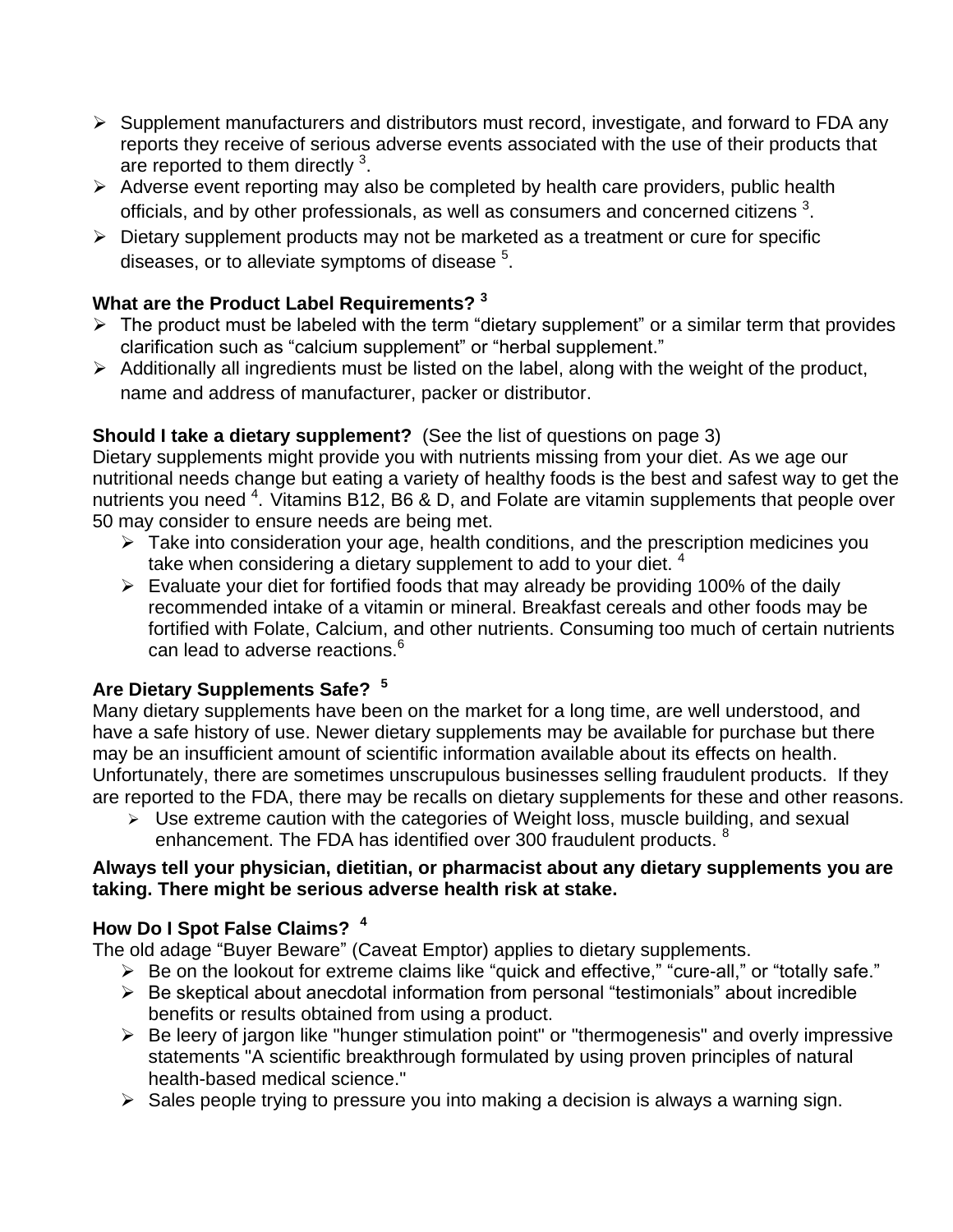#### **Be Supplement Savvy - Key Points to Ponder**

- $\triangleright$  If using a dietary supplement look for products with the voluntary USP or NSF International, or Consumer Lab seals on the label. This indicates that the product manufacturer followed standards set by an independent, third-party certification body. Fraudulent product producers rarely go to this trouble and cost.
- $\triangleright$  Realize that the use of the term "natural" on any product is no quarantee that the product is safe. Hemlock, for example, is natural but not safe.

#### **Questions to Ask When Considering a Dietary Supplement:**

- Why do I think I may need a dietary supplement?
- What foods or food groups am I not eating, or not eating enough of?
- $\bullet$  Is there a way to increase these food(s) or food group(s)?
- What is the dietary supplement product for?
- What are the product's intended benefits?
- How, when, and for how long should I take it?
- Are there precautions or warnings I should know about (like not taking over a certain amount)?
- What foods do I eat that are already fortified with vitamins, minerals and/or extracts?
- Are there any known side effects (like nausea, headaches, etc.)? Do they apply to me?
- Are there any foods, medicines (prescription or over-the counter), or other supplements I should avoid while taking this product?
- If scheduled for surgery, should I be concerned about the dietary supplements I am taking?
- Do the product claims seem too good to be true?
- Can I afford this product?

Dietary Supplement Products have a Supplement Facts Panel pictured here  $\rightarrow$ .

Conventional Foods will have a Nutrition Facts Panel

| Capsule                   | % Daily<br>Value |
|---------------------------|------------------|
| Calories 20               |                  |
| Calories from Fat 20      |                  |
| Total Fat 2 o             | $3%$ *           |
| Saturated Fat 0.5 g       | 3%*              |
| Polyunsaturated Fat 1 g   |                  |
| Monounsaturated Fat 0.5 g |                  |
| Vitamin A 4250 IU         | 85%              |
| Vitamin D 425 IU          | 106%             |

Ingredients: Cod liver oil, gelatin, water, and

alvcerin.

Resources for Research

FDA Information on Dietary Supplements for Consumers

<http://www.fda.gov/food/dietarysupplements/usingdietarysupplements/>

FDA Tips for Older Consumers

<http://www.fda.gov/Food/DietarySupplements/UsingDietarySupplements/ucm110493.htm#fraud>

National Institutes of Health Fact Sheets on Dietary Supplements

Vitamin & Mineral<https://ods.od.nih.gov/factsheets/list-VitaminsMinerals/>

Herbal<https://nccih.nih.gov/health/herbsataglance.htm>